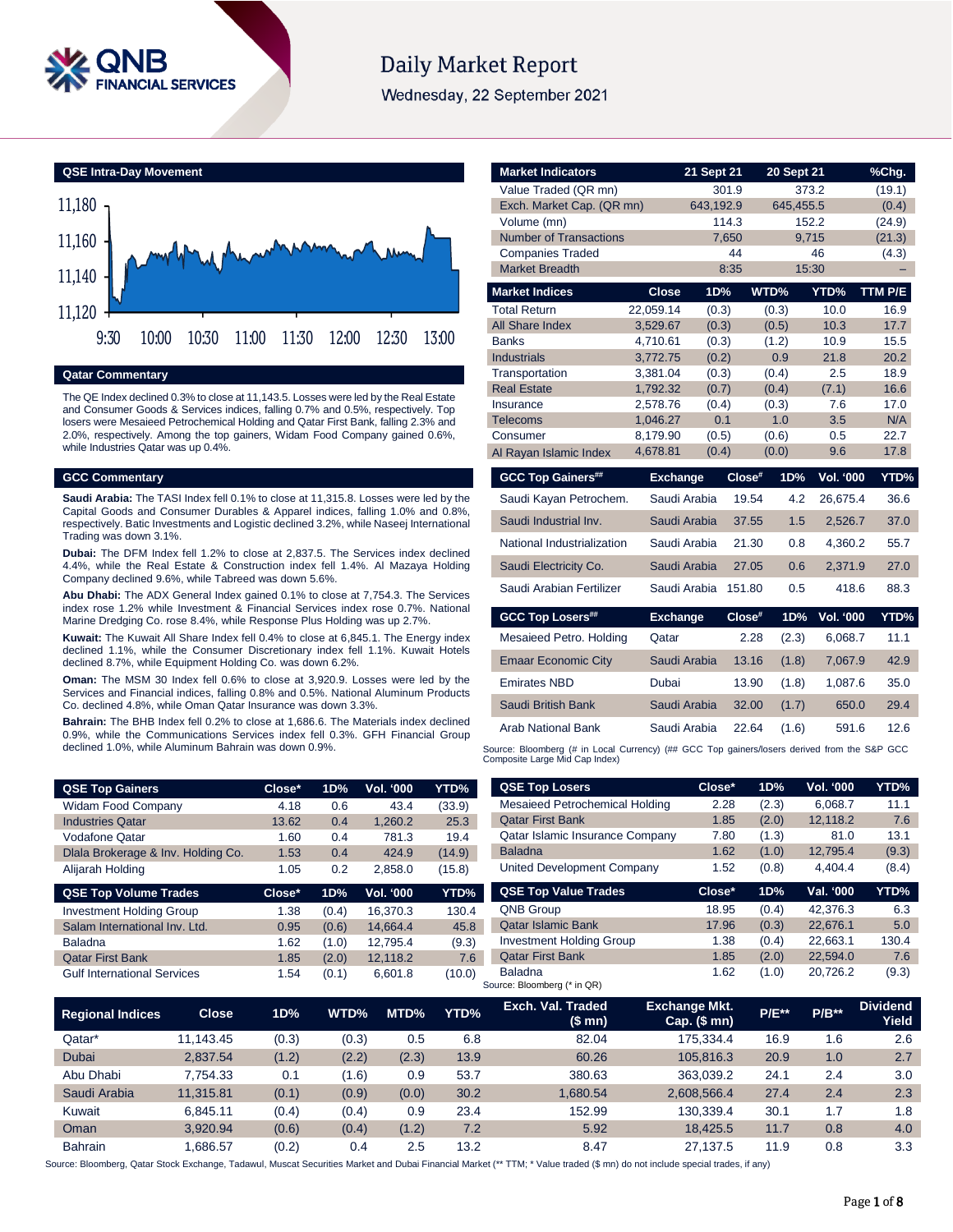### **Qatar Market Commentary**

- The QE Index declined 0.3% to close at 11,143.5. The Real Estate and Consumer Goods & Services indices led the losses. The index fell on the back of selling pressure from Qatari and Arab shareholders despite buying support from GCC and foreign shareholders.
- Mesaieed Petrochemical Holding and Qatar First Bank were the top losers, falling 2.3% and 2.0%, respectively. Among the top gainers, Widam Food Company gained 0.6%, while Industries Qatar was up 0.4%.
- Volume of shares traded on Tuesday fell by 24.9% to 114.3mn from 152.2mn on Monday. Further, as compared to the 30-day moving average of 172.1mn, volume for the day was 33.6% lower. Investment Holding Group and Salam International Inv. Ltd. were the most active stocks, contributing 14.3% and 12.8% to the total volume, respectively.

| <b>Overall Activity</b>        | Buy %* | Sell %* | Net (QR)         |
|--------------------------------|--------|---------|------------------|
| Qatari Individuals             | 42.66% | 36.90%  | 17,372,772.8     |
| <b>Qatari Institutions</b>     | 21.62% | 28.47%  | (20,690,939.4)   |
| Qatari                         | 64.27% | 65.37%  | (3,318,166.6)    |
| <b>GCC Individuals</b>         | 0.52%  | 0.17%   | 1,060,336.4      |
| <b>GCC</b> Institutions        | 0.60%  | 0.94%   | (1,028,836.5)    |
| <b>GCC</b>                     | 1.12%  | 1.11%   | 31,500.0         |
| Arab Individuals               | 10.01% | 13.73%  | (11, 218, 357.2) |
| <b>Arab Institutions</b>       | 0.00%  | 0.00%   |                  |
| Arab                           | 10.01% | 13.73%  | (11, 218, 357.2) |
| <b>Foreigners Individuals</b>  | 3.06%  | 2.67%   | 1,181,574.8      |
| <b>Foreigners Institutions</b> | 21.54% | 17.13%  | 13,323,449.0     |
| <b>Foreigners</b>              | 24.60% | 19.79%  | 14,505,023.9     |

Source: Qatar Stock Exchange (\*as a % of traded value)

# **Global Economic Data**

### **Global Economic Data**

| <b>Date</b> | <b>Market</b> | <b>Source</b>                                                                                            | <b>Indicator</b>        | Period | Actual           | <b>Consensus</b>         | <b>Previous</b>  |
|-------------|---------------|----------------------------------------------------------------------------------------------------------|-------------------------|--------|------------------|--------------------------|------------------|
| 09-21       | UK            | UK Office for National Statistics                                                                        | Public Finances (PSNCR) | Aug    | 5.8 <sub>b</sub> | $\overline{\phantom{a}}$ | $-2.4b$          |
| $09 - 21$   | UK            | UK Office for National Statistics Public Sector Net Borrowing                                            |                         | Aug    | 19.8b            | 14.6b                    | 6.2 <sub>b</sub> |
|             |               | Course: Pleambers (e.g. - secondly odjusted: n.g. - nen secondly odjusted: w.d.e. - werking doubdiusted) |                         |        |                  |                          |                  |

Source: Bloomberg (s.a. = seasonally adjusted; n.s.a. = non-seasonally adjusted; w.d.a. = working day adjusted)

# **News**

# **Qatar**

- **QFBQ postpones its EGM to today due to lack of quorum –** Qatar First Bank (QFBQ) announced that due to non-legal quorum for the EGM on September 21, 2021, therefore, it has been decided to postpone the meeting to today, September 22, 2021 at 04:30 pm virtually via Zoom. (QSE)
- **QNNS announces its subsidiary "Qatar Quarries and Building Materials Company" EGM to reduce company's capital –** Qatar Navigation (QNNS, Milaha) announced that Qatar Quarries and Building Materials Company" (the "Company") held its Extraordinary General Assembly meeting (EGM) yesterday, whereas the Company's Shareholders approved the Board of Directors' recommendation to reduce the Company's authorized and paid-up capital by an amount of QR44.5mn, which is 47%, so that the Company's authorized and paid-up capital becomes QR50mn with 5mn shares at a nominal value of QR10 per share, instead of QR94.5mn with 9.45mn shares at a nominal value of QR10 per share. This reduction came as a result of the capital exceeding the Company's requirements and in order for the capital structure to be aligned with the Company's future vision. Milaha's actual ownership percentage in Qatar Quarries and Building Materials Company, is approximately 50% of the Company's capital. (QSE)
- **QGRI announces the results of its AGM for the year 2019 –** Qatar General Insurance & Reinsurance Company (QGRI) announced the voting results on the agenda items of the Ordinary General Assembly for the year 2019 held on the 25th April 2021; the Shareholders' General Assembly approved and adopted by majority the following agenda items; 1- Approval of the Board of

Director's Report on the Company's activities and its financial position for the financial year ended 31st December 2019 and the Company's future plan. 2- Approval of the External Auditor's Report for the financial year ended 31st December 2019. 3- Approval of the Company's Balance Sheet, Profit & Loss accounts for the financial year ended 31st December 2019 and the adjustments for the financial years ended 31st December 2018 and 31st December 2017. 4- Approval of the Board of Director's proposal not distribute dividends for the financial year ended 31st December 2019. 5- Approval of discharging the Chairman and members of the Board from liability for the financial year ended 31st December 2019 and approved not distribute remuneration to the board members. 6- Approval of the Company's Corporate Governance Report for the year 2019. 7- Approval of the appointment of Company's External Auditors Messrs. KPMG for the financial year 2020 and their fees. 8. Electing and appointing a new Board of Directors for period (2021 – 2023). The provisions of Qatar Central Bank Law No. (13) of 2012 and Qatar Central Bank Circular No. (1) of 2016 regarding the ownership limits and restrictions in financial institutions under the supervision and regulations of Qatar Central Bank and related instructions have been adhered to in the counting of the voting results for General Assembly of 2019. (QSE)

 **QNCD announces the reduction of the capital of the associate company –** Qatar National Cement Company (QNCD) is pleased to inform you that the Extraordinary General Assembly meeting of the Qatar Quarries and Building Materials Company held on September 20, 2021. The Shareholders has approved to reduce the company's capital by an amount of QR44.5mn, so that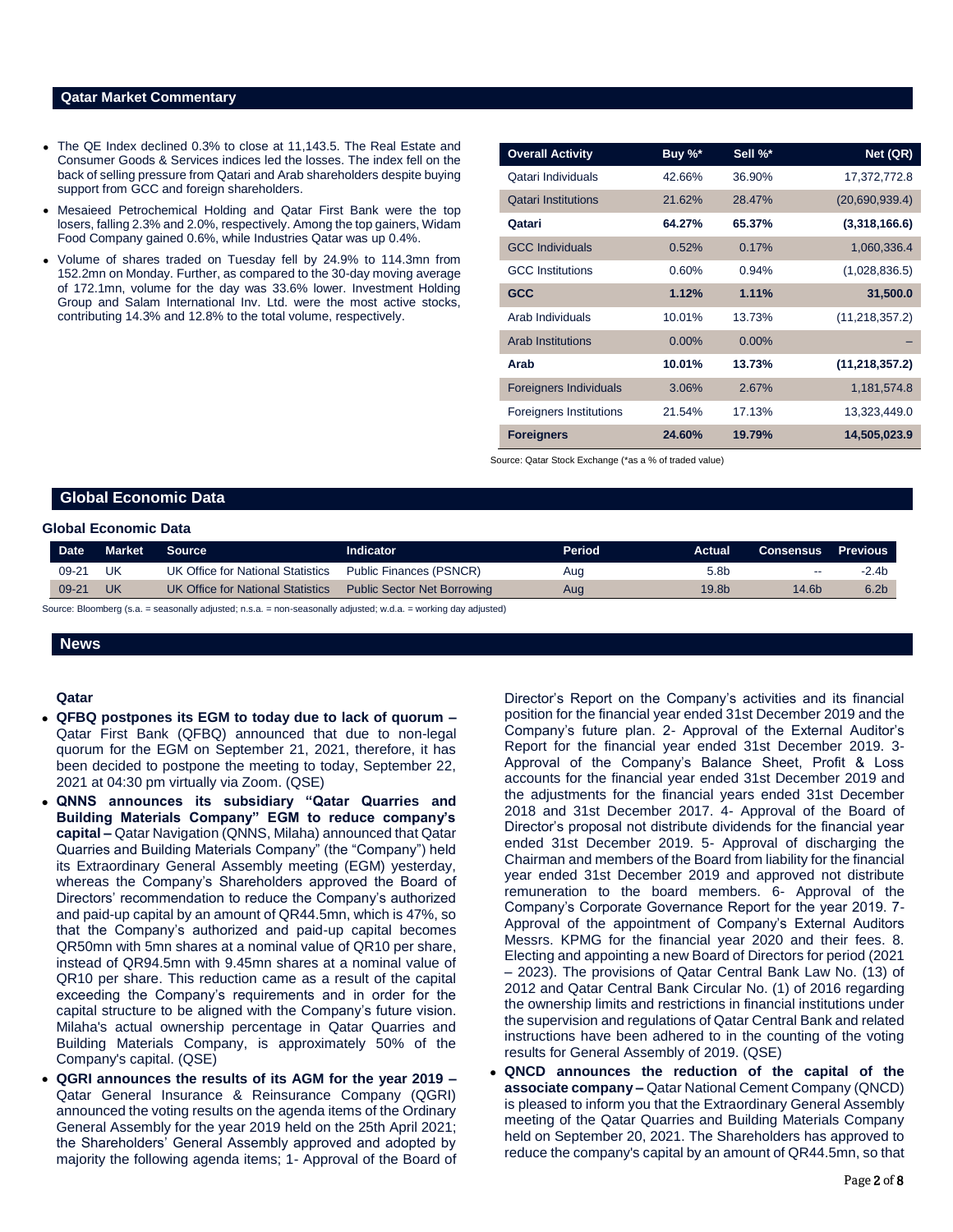the company's capital becomes QR50mn, instead of QR94.5mn, divided into 5mn shares, the nominal value of the share is QR10. The company has decided to reduce its capital for exceeding the company's requirements, and to make the capital consistent with the company's future vision. We inform you that Qatar National Cement Company owns 20% of the capital of the Qatar Quarries and Building Materials Company. (QSE)

- **ORDS sees emerging markets as potential to expand footprint –** Emerging markets have the potential for telecommunications giant Ooredoo (ORDS) to expand its footprint in other territories worldwide, according to Ooredoo deputy Group CEO Sheikh Mohamed bin Abdulla Al-Thani. Sheikh Mohamed made the statement at a media conference in the wake of the recent agreement signing to merge PT Indosat Tbk (Indosat Ooredoo) and PT Hutchison 3 Indonesia (H3I). The merger agreement between two outstanding telecom brands Indosat Ooredoo and Hutchison 3 will deliver great benefits for Ooredoo Group and Indosat Ooredoo shareholders, customers, employees, and for Indonesia, Ooredoo Deputy Group Chief Executive Officer (DGCEO) Sheikh Mohammed bin Abdulla Al Thani said. Asked about other expansion plans in the pipeline, Sheikh Mohamed cited Ooredoo's strategic plan, which also complements the telecommunications company's digital journey. "Ooredoo has a strategy of looking at any opportunity that could expand and enhance the financial position of our shareholders either through mergers or acquisitions across our footprint in the Middle East or Southeast Asia or in countries where we are present," Sheikh Mohamed told Gulf Times. (Gulf-Times.com, Qatar Tribune)
- **Sheikh Mohammed: Ooredoo, CK Hutchison \$6bn merger gains positive market response –** Ooredoo Group and CK Hutchison's \$6bn merger to form Indonesia's second largest mobile telecoms company Indosat Ooredoo Hutchison has been gaining positive response from the market and financial analysts following the announcement of the landmark telecoms transaction recently, Deputy Group CEO at Ooredoo, Sheikh Mohammed bin Abdulla Al Thani said. Addressing a press conference, Sheikh Mohammed said the transaction was indeed positive for Ooredoo and strengthens the Group's market position. He went on to reiterate a Reuters report saying the transaction is 'placed to deliver a higher return on investment for all shareholders'. "Reuters Breakingviews describes it as 'could be one of those rare deals where everyone wins something'. This transaction is indeed positive for Ooredoo and strengthens the Group's market position. We believe this merger will deliver great benefits for Ooredoo Group and Indosat Ooredoo shareholders, customers, employees, and for Indonesia," he added. It may be noted that Ooredoo and CK Hutchison have recently announced the signing of definitive transaction agreements for the proposed merger of their respective telecommunications businesses in Indonesia, Indosat Ooredoo and H31 to form Indosat Ooredoo Hutchison. The \$6bn merger, which is billed as Asia's landmark telecoms transaction will consolidate the merged company as a new world-class digital telco for Indonesia with an estimated annual revenue of approximately \$3bn. "This transaction is perfectly in line with our Group strategy to operate as top 2 player in each of our markets and will generate enhanced returns for the Group, resulting in sustainable profitability to elevate future dividend potential. In fact, the economies of scale and the realization of synergies between these highly complementary businesses will mean the merged company is well placed to create more value for shareholders," added Sheikh Mohammed. (Peninsula Qatar)
- **QSE suggests ESG integration across investment spectrum for higher returns –** The Qatar Stock Exchange (QSE), which is the first bourse in the region to launch sustainability platform three

years ago, finds promising potential for high returns by integrating ESG or environmental, social and governance framework across the investment spectrum. "If we integrate ESG across the spectrum of the investment process, there is an opportunity to generate a large scale return by becoming a regional hub for ESG investing," QSE Chief Executive Rashid bin Ali Al-Mansoori said in a tweet. In 2016, the QSE joined the United Nations initiative on sustainable development (SSEI). Since then, QSE has undertaken the promotion of ESG standards, which are concerned with the environment protection and support the role of companies in the fields of social responsibility and governance. Stressing that the QSE aims to become the investment destination of choice for ESG investors; Al-Mansoori said the ESG investing has become a dominant theme globally and there is sharp growth in investors' commitment to ESG in the past few years. He highlighted that there are 736 ESG ETFs globally benchmark various ESG indexes with assets under management or AUM of over \$326bn. In 2019 the total AUMs in the ESG ETFs were just \$66bn. According to various reports, businesses are confronting new ESG-related reporting requirements in the European Union and the US may soon follow suit. The market sources said the growing importance of the ESG could be gauged from the increasing number of signatories to the UN's Principles for Responsible Investment as it rose from about 1,000 at the end of year 2014 to more than 3,000 at present. At a recent meeting, QSE Director (Marketing and Communications), Hussain al-Abdulla had said Doha is strengthening efforts to advance the ESG agenda as it aims to be the investment destination for the ESG investors worldwide. Cautioning that there can't be one size fits all, the experts in the field are of the view that data and transparency should be the critical components in the ESG chain for the sustainability of the businesses and that the ESG strategy should seamlessly be woven into the corporate strategy. (Gulf-Times.com)

 **QSE on track to be ESG hub with lead in sustainable metrics –** Amid record demand for sustainable finance to fund increasingly specific ways of mitigating climate change, globally, more than \$41tn is now estimated to be invested using "environmental, social, and governance" (ESG) analysis. With Qatar attaching great importance to sustainable development, the country has long advocated an inclusive doctrine that envisages a forward-looking medley of environment friendly policy framework, social progress and economic growth with acceptable governance. And the Qatar Stock Exchange (QSE) is now aiming to turn Doha into a global hub for ESG investors. Green bonds, sukuk and ESG funds issued by Qatar are soon expected to be in place as the country is "primed" to take advantage of the trend of carbon reduction target, according to a top official of the Qatar Financial Centre. With Qatar Petroleum's aggressive green investments, the QSE's guidance on ESG reporting, and the QFC's institutional backing, there is a strong likelihood Qatarissued green bonds, sukuks and ESG funds will be launched shortly," Thaddeus Malesa, senior adviser for Economics and Research, QFC Authority, said recently. In the Gulf, the QSE has been a pioneer in promoting practices that underpin sustainable investment metrics. In 2016, the bourse joined the United Nations initiative on sustainable development (SSEI). Since then, it has undertaken the promotion of ESG standards. Next year, the QSE introduced ESG guidelines for voluntary inclusion in listed firms' existing reporting processes. In 2018, the QSE launched the first sustainability platform in the region to encourage listed companies to disclose their reports on sustainable development. The QSE is now developing a sustainability benchmark index visà-vis the country's promising potential to be an ESG hub. More broadly, the Qatar Investment Authority in 2017 became one of six founding members of the 'One Planet Sovereign Wealth Fund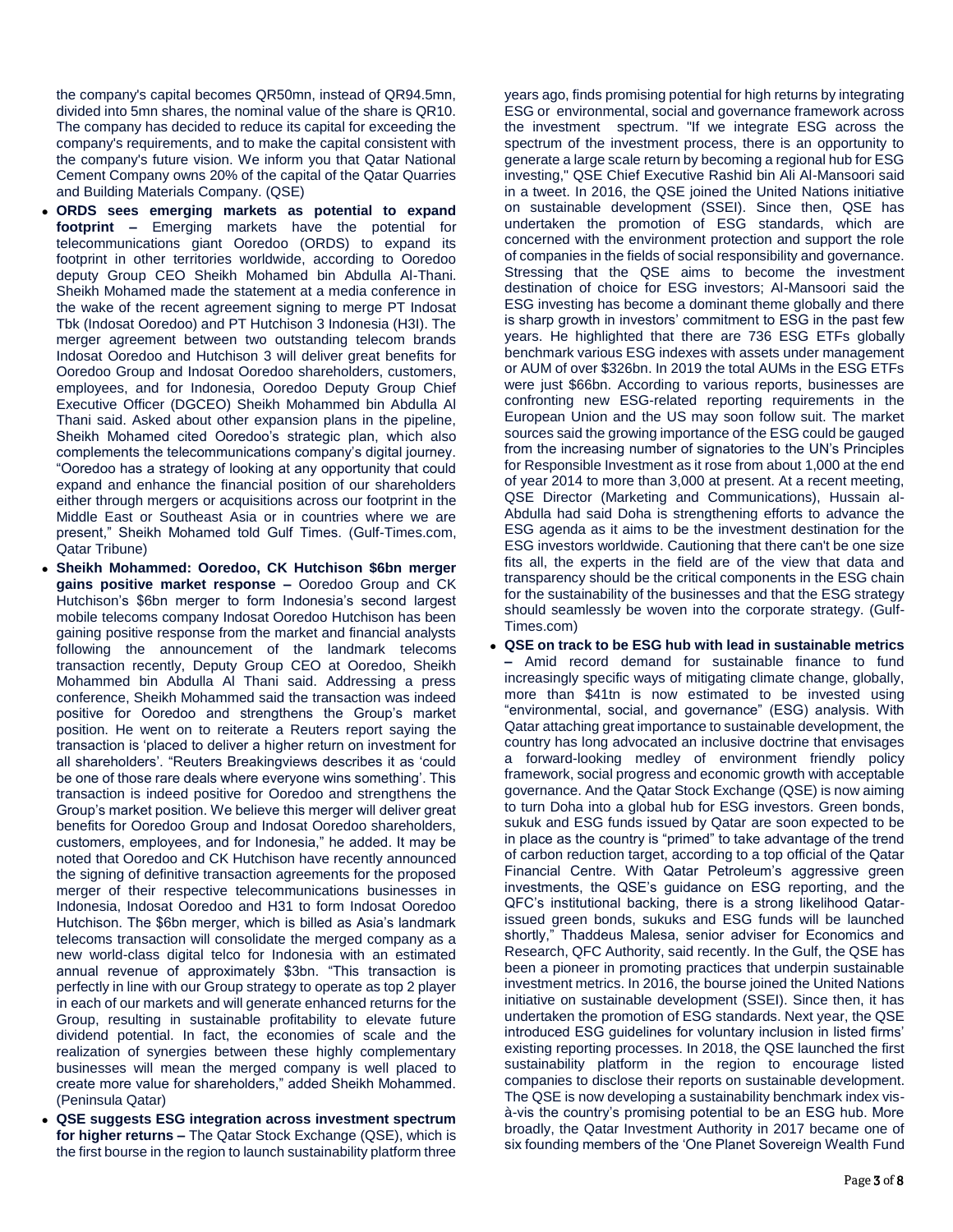Initiative', which is fitting climate change into financial decision making. (Gulf-Times.com)

- **Gas Update: OPEC, Qatar say crisis shows more investment needed –** The world's biggest gas traders and producers are meeting in Dubai this week for the Gastech conference – the first major in-person event for the industry since the onset of the coronavirus pandemic. The conference, running from Sept. 21- 23, is happening just as Europe faces a gas crunch, with prices spiking to record levels and analysts warning that some countries could face blackouts when winter sets in. Qatar Says Demand for LNG is Huge: "There is huge demand and we basically have a set capacity," Qatar's Energy Minister, Saad Al-Kaabi, said. The country is the world's biggest exporter of liquefied natural gas and is investing billions of dollars to increase production, though the project will take years. "They are queuing up for LNG. We have huge demand from all our customers and unfortunately we can not cater for everyone." LNG prices in Asia have spiked almost 50% this month to \$27.19 per million British thermal units. "We do not want these high prices, we don't think its good for consumer," he said. (Bloomberg)
- **Qatar sells QR2bn of 2.75% 2028 Sukuk at yield 2.75% –** Qatar sold QR2bn (\$543mn) of Sukuk due September 20, 2028 on September 19. The Sukuk have a yield of 2.75% and settled September 20. (Bloomberg)
- **Qatar sells QR4bn of 2.5% 2026 Sukuk at yield 2.5% –** Qatar sold QR4bn (\$1.1bn) of Sukuk due September 20, 2026 on September 19. The Sukuk have a yield of 2.5% and settled September 20. (Bloomberg)
- **Qatar sells QR3bn of 2.75% 2028 bonds; Bid-Cover 4.67x –** Qatar sold QR3bn (\$814mn) of bonds due September 20, 2028 on September 19. Investors offered to buy 4.67 times the amount of securities sold. The bonds settled September 20. (Bloomberg)
- **Qatar sells QR6bn of 2.5% 2026 bonds; Bid-Cover 2.59x –** Qatar sold QR6bn (\$1.6bn) of bonds due September 20, 2026 on September 19. Investors offered to buy 2.59 times the amount of securities sold. The bonds settled September 20. (Bloomberg) **International**
- **OECD: Still too early to ease economic support despite inflation spike –** A rapid rebound in global growth is on track but it is too early for governments and central banks to withdraw exceptional support for their economies despite a spike in inflation, the OECD said in an update of its economic outlook. After slumping 3.4% last year during the worst of the COVID-19 crisis, the world economy is on course to grow 5.7% this year, the Organisation for Economic Cooperation and Development (OECD) said, trimming its forecast by 0.1 percentage point. The Paris-based policy forum said global growth would then ease to 4.5% next year, up 0.1 percentage point from its previous forecast in late May. The rapid recovery has brought global gross domestic product back to pre-COVID levels, though activity is still lagging in many developing countries where vaccination rates remain low, the OECD said. Fuelled by recovering demand for goods and supply chain strains, inflation is expected to peak towards the end of the year at 4.5% on average in the Group of 20 major economies, before easing to 3.5% by the end of 2022. Most central bankers and policymakers have concluded - for now - that the current spike is a fleeting reaction to the recovery rather than the prelude to a sustained period of higher inflation, though the debate is far from closed. The OECD advised central banks to keep monetary policy loose, but at the same time offer clear guidance about how high they can tolerate the increase in inflation. It urged governments to remain flexible with their financial support for their economies and avoid withdrawing it as long as the short-term outlook remained hazy. The US economy was seen expanding 6.0% this year, down nearly a percentage

point from May, and easing to 3.9% in 2022, up 0.3 percentage points. Chinese growth was forecast at 8.5% this year and 5.8% in 2022, both unchanged from previous estimates. The OECD raised its forecast for euro zone growth this year by a full percentage point to 5.3% and nudged up its 2022 estimate by 0.2% percentage points to 4.6%. (Reuters)

- **US current account deficit widens to 14-year high in second quarter –** The US current account deficit increased to a 14-year high in the second quarter as businesses boosted imports to replenish depleted inventories amid robust consumer spending. The Commerce Department said on Tuesday the current account deficit, which measures the flow of goods, services and investments into and out of the country, rose 0.5% to \$190.3bn last quarter. That was the largest shortfall since the second quarter of 2007. Data for the first quarter was revised to show a \$189.4bn gap, instead of \$195.7bn as previously reported. The current account gap represented 3.3% of gross domestic product last quarter. That was down from 3.4% in the January-March quarter. Still, the deficit remains below a peak of 6.3% of GDP in the fourth quarter of 2005 as the US is now a net exporter of crude oil and fuel. The wider deficit is likely not an issue for the US because of the dollar's status as the world's reserve currency. The current account gap could remain big as the nation leads the global economic recovery from the COVID-19 pandemic. The economy grew at a 6.6% annualized rate in the second quarter, powered by another quarter of double-digit growth in consumer spending. Domestic demand, which has been buoyed by fiscal stimulus and vaccinations against the coronavirus, is being partially satiated with imports. Inventories were depleted in the first half of the year. Imports of goods increased \$29.0bn to \$706.3bn, primarily reflecting an increase in industrial supplies and materials, mostly petroleum products as well as metals and non-metallic products. Exports of goods rose \$28.3bn to \$436.6bn, lifted by industrial supplies and materials such as petroleum products. There were also gains in exports of capital goods, mainly civilian aircraft and semiconductors. (Reuters)
- **US housing starts beat expectations in August –** US homebuilding increased more than expected in August, likely boosted by an easing in lumber prices, though land and labor shortages remain challenges. Housing starts advanced 3.9% to a seasonally adjusted annual rate of 1.615mn units last month, the Commerce Department said. Data for July was revised up to a rate of 1.554mn units from the previously reported 1.534mn units. Economists polled by Reuters had forecast starts rebounding to a rate of 1.555mn units. (Reuters)
- **US House approves bill to suspend debt limit, fund government –** Democrats in the House of Representatives passed a bill to fund the US government through December 3 and suspend the nation's borrowing limit until the end of 2022, sending it to the Senate where Republicans have vowed to block it. The House vote was 220-211 along party lines. It was unclear how soon the Senate would act. If Republicans stick by their refusal to support the measure in the Senate, Democrats will have to come up with a new strategy or quickly face the twin problems of a government in partial shutdown that is unable to pay its bills and the risk of a default for the first time in modern history. House Speaker Nancy Pelosi and Senate Majority Leader Chuck Schumer set the stage on Monday for a showdown with Republicans when they said they would combine spending and debt measures in one bill, despite Senate Republican leader Mitch McConnell's vow to block an increase in the \$28.4tn debt ceiling. On Tuesday, McConnell reiterated that vow. But he also said: "I want to repeat once again: America must never default. We never have and we never will." Speaking to reporters, McConnell repeated an argument he has made for weeks, that it is the majority party's responsibility to raise the debt ceiling. That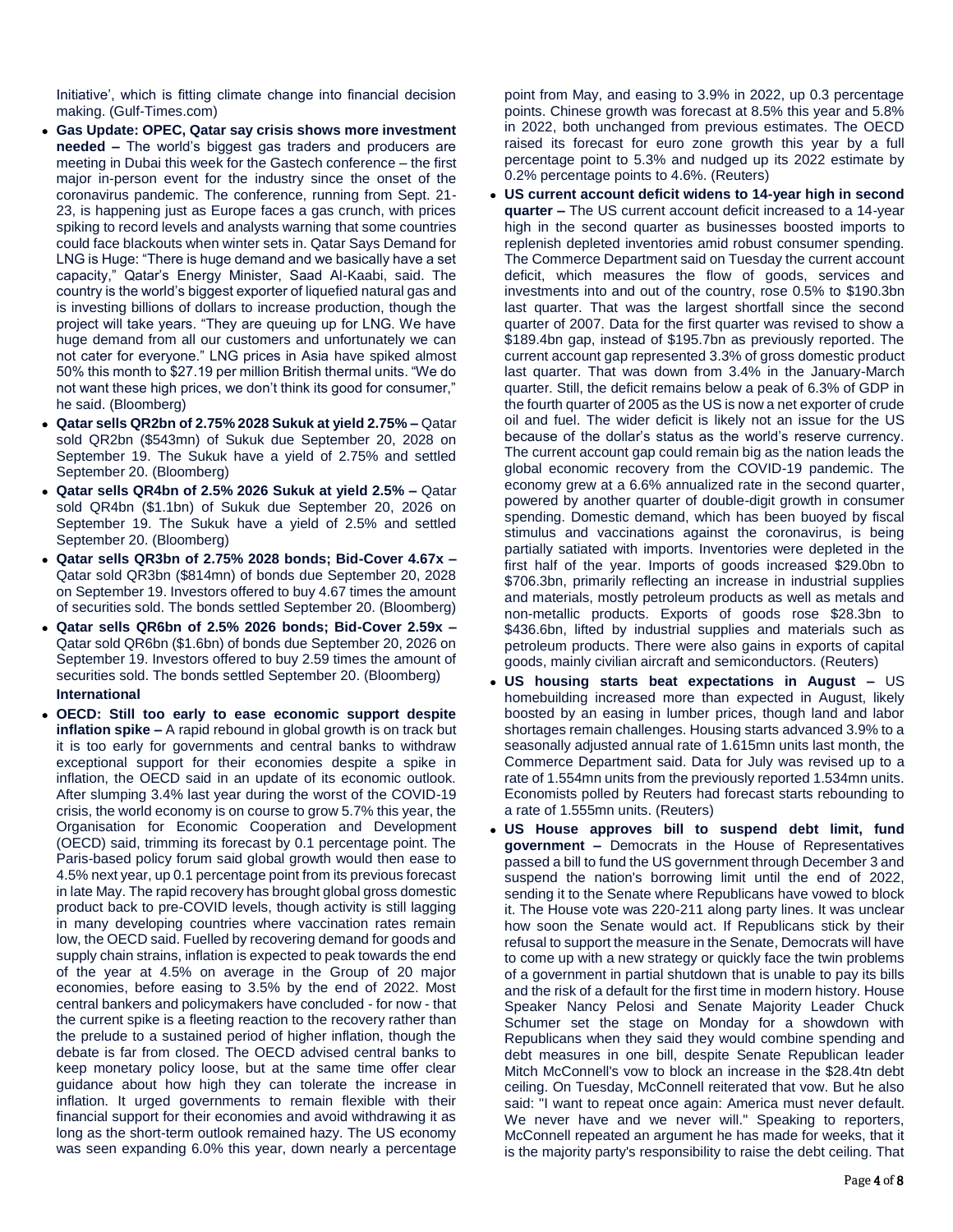would have the effect of letting Republicans avoid voting for a debt limit increase ahead of next year's congressional elections. After the House vote, McConnell and fellow Republican Senator Richard Shelby said they had introduced a bill to fund current government operations through December 3, but without raising the debt limit. Republicans have said Democrats could raise the debt limit on their own through reconciliation, a maneuver that gets around the Senate's rule that 60 of the chamber's 100 members must approve legislation. Democrats have resisted doing that so far, saying the vote to raise the debt limit should be a bipartisan one. "Playing games with the debt ceiling is playing with fire and putting it on the back of the American people," Schumer said in a speech. (Reuters)

- **Citi/YouGov: UK inflation expectations show record jump in September –** The British public's expectations for inflation over the coming year have shot up by a record amount this month, raising the risk that the Bank of England will send a hawkish message soon, Citi said. The Citi/YouGov monthly inflation expectations survey showed that public inflation expectations for the next 12 months jumped to 4.1% in September from 3.1% in August, the biggest monthly increase since the survey began more than 15 years ago. Longer-term inflation expectations for the next five to 10 years rose to 3.8% in September from 3.5% in August. The BoE's Monetary Policy Committee is meeting ahead of its September policy statement on Thursday. Citi's survey contrasts with a much smaller increase in inflation expectations in a poll for August which the BoE published last week. Financial markets expect the BoE to start to raise interest rates early next year, possibly as soon as February, though most economists think a move will only come towards the end of 2022. The BoE looks closely at inflation expectations for signs the public expect above-average inflation over the medium term, which could lead to greater pressure for pay rises and prompt businesses to raise prices in expectation of higher costs. Inflation expectations tend to be pushed up by short-term rises in the current rate of inflation. Last month, consumer price inflation jumped to 3.2% from July's 2.0%, and in recent days energy companies have warned of big rises in electricity and heating bills. The Citi/YouGov survey was based on a poll of 2,005 adults on September 20 and September 21. (Reuters)
- **CBI: UK manufacturing orders gauge hits record high in September –** A record share of British manufacturers reported rising new orders this month but global supply chain problems and labour shortages held back growth in output, a survey showed on Tuesday. The Confederation of British Industry's monthly manufacturing order book balance rose to +22 in September from +18 in August, its highest level since records started in 1977. Still, the picture was weaker for export orders which grew at their fastest since March 2019 - and the survey's gauge of output growth fell to its lowest level since April. "Today's survey highlights how amidst a variety of supply challenges, companies are beginning to struggle to meet high demand," CBI deputy chief economist Anna Leach said. "Despite close to half of manufacturers surveyed reporting order books above normal, output growth has slowed sharply, albeit remaining relatively robust." The survey's gauge of price expectations cooled to a four-month low, but Leach warned manufacturers still faced rocketing energy prices. As economies reopen after COVID-19 lockdowns, wholesale natural gas prices in Europe have soared this year, pushed up by high demand for liquefied natural gas in Asia, nuclear maintenance and lower-than-usual supplies from Russia. The record prices have strained the British energy sector, destroying the business model of smaller energy traders and sending shockwaves through the chemical and fertiliser markets, leading to a shortage of carbon dioxide used in food processing. (Reuters)

 **ECB policymakers acknowledge growing inflation risk –** European Central Bank policymakers still see the recent inflation surge as temporary but a growing number appear to be acknowledging the risk that price growth may exceed their relatively benign projections. Inflation hit 3% last month, well above the ECB's 2% target and could even climb to 3.5% by November, but the bank then sees a rapid drop that will drag price growth back below 2% for years to come. A surge in commodity prices, supply bottlenecks and growing signs of labour shortages are however challenging this "hump-shaped" profile for consumer price growth. ECB Vice President Luis de Guindos stuck with the ECB's main scenario but highlighted upside risks and warned that the bank needs to be "very vigilant" of the risk that temporary price rises could become permanent. "Some countries in Europe have indexation of pensions and the salaries of public officials to inflation," de Guindos told an online conference with the Financial Times. "That should be avoided because if you have a clear indexation of the economy to the evolution of a temporary shock

... then you can convert this temporary upward evolution of inflation to something that is much more permanent. And that is something that we should avoid." He also warned that commodity prices and production bottlenecks risk creating "second round" effects in inflation. Greek central bank chief Yannis Stournaras acknowledged that actual price growth could exceed the ECB's projection but argued that this should not force the ECB to tighten policy. "We've accepted there's an upside risk regarding inflation," Stournaras told Politico in an interview. "In the past, however, we have over-predicted inflation [on the higher side], expecting that it moves towards 2% in the medium term." The ECB has undershot its target for most of the past decade and policymakers now argue that after such a long period of misses, the bank must not move early and should even tolerate a modest overshoot to ensure it does not tighten policy prematurely. (Reuters)

 **BOJ to keep stimulus as deflation risks, supply disruption cloud outlook –** The Bank of Japan is expected to keep monetary policy steady on Wednesday as weak growth and deflation risks remain primary concerns, in contrast to major counterparts eyeing a withdrawal of crisis-mode support for their economies. The rate review comes ahead of a ruling party leadership race on Sept. 29 that may shift the administration's focus away from the current stance based on former premier Shinzo Abe's "Abenomics" reflationist policies, analysts say. While the candidates agree on the need to maintain massive monetary support for now, they vary on the preferred long-term policy path, an area Governor Haruhiko Kuroda may be grilled on at his post-meeting briefing. At the two-day meeting ending on Wednesday, the BOJ is set to maintain its short-term interest rate target at -0.1% and that for 10-year bond yields around 0%. While it will stick to its view the economy will recover moderately, the BOJ is expected to warn of risks to the outlook from the pandemic such as supply chain disruptions caused by Asian factory shutdowns, sources have told Reuters. The central bank will also likely remind markets of its resolve to keep monetary policy ultraloose as sluggish consumption and temporary factors, such as cuts in cellphone charges, keep inflation grounded near zero for the time being. "On the surface, the inflation rate in Japan is still low compared with that of US and Europe," Kuroda said in an online seminar last week. "We expect that the inflation rate will steadily go up and eventually reach 2% target, although not before 2023." Japan's economy emerged from last year's doldrums thanks to robust global demand, though extended state of emergency curbs to combat the COVID-19 pandemic have weighed on consumption. Core consumer prices fell 0.2% in July from a year earlier to mark the 12th straight month of declines, as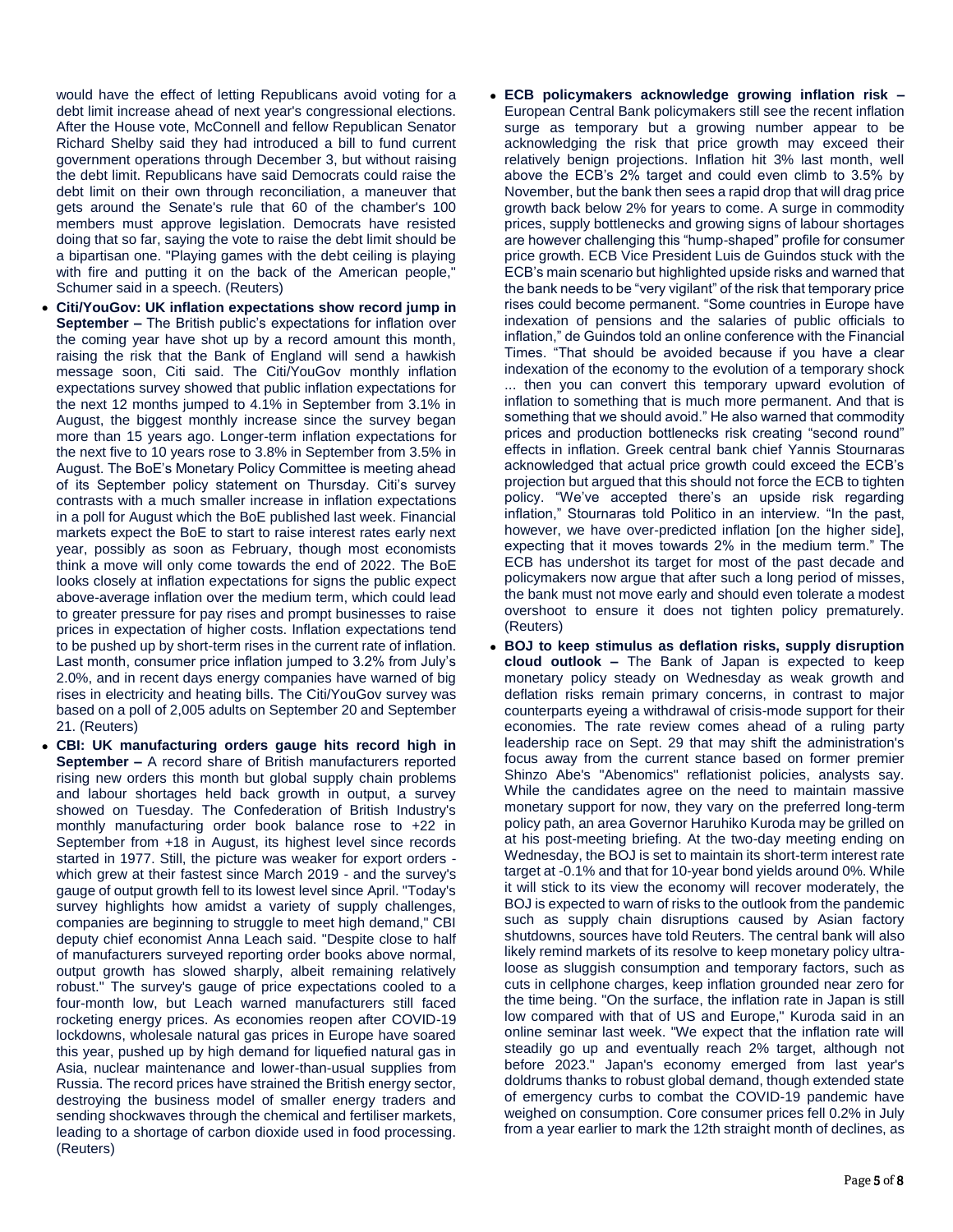weak consumption discouraged firms from passing on rising raw material costs to households. (Reuters)

- **China keeps lending benchmark LPR unchanged for 17th straight month –** China stood pat on its benchmark lending rate for corporate and household loans for the 17th straight month at its September fixing on Wednesday, matching market expectations. The one-year loan prime rate (LPR) was kept at 3.85%. The five-year LPR remained at 4.65%. Nineteen traders and analysts, or 95% of 20 participants, in the snap poll conducted last week had predicted no change in either tenor. Most new and outstanding loans in China are based on the oneyear LPR. The five-year rate influences the pricing of mortgages. (Reuters)
- **Russia to spend \$34bn from rainy-day fund despite inflation worries –** Russia will spend around 2.5tn Roubles (\$34bn) from its National Wealth Fund (NWF) in the next three years to help revive economic growth after the pandemic but must also take care not to drive up inflation, officials said on Tuesday. The amount represents an increase from 1.6tn Roubles agreed only this month by the government and central bank, with the extra cash earmarked for the Ust-Luga liquefied natural gas and gasto-chemicals complex, a project involving Gazprom. The spending plan is strongly supported by the ruling United Russia Party, which backs President Vladimir Putin and which won nearly 50% of votes in a Sept 17-19 parliamentary election that opponents say was marred by mass fraud. The government hopes the huge spending plans will translate robust growth in the leadup to a presidential election in 2024, the year the plan ends, without also fuelling inflation, which has been eating into Russians' living standards. "The government is looking for sources of growth and the NWF which is pulling in private investments is not a bad tool. The key thing is for this not to impact inflation, for the central bank's rates not to rise," Finance Minister Anton Siluanov said. Earlier on Tuesday, the economy ministry raised its year-end inflation forecast to 5.8% from 5%, which is still above the central bank's target of 4%. Russia has seen five key rate hikes this year as the central bank tries to curb price growth. (Reuters)

# **Regional**

- **CNBC: OPEC Chief says renewable energy shift increasing gas prices –** Gas prices are rising due to the attempted shift to renewable energy sources, OPEC Secretary General Mohammed Barkindo told CNBC here on Tuesday. "I have talked about a new premium that is emerging in the energy markets that I term the transition premium," Barkindo told the financial news network at the Gastech conference in Dubai. Gas prices in Europe have surged as much as 280% so far this year and are threatening to push up winter fuel bills, hurt consumption, and exacerbate a near-term spike in inflation. (Reuters)
- **OPEC+ struggles to pump more oil to meet rising demand –** Several OPEC+ members such as Nigeria, Angola and Kazakhstan have struggled in recent months to raise output due to years of under-investment or large maintenance work that has been delayed by the COVID-19 pandemic. Cheating and producing above targets have traditionally been one of OPEC's main problems but the situation has changed in recent years as investment has flowed into the renewables sector as part of the energy transition. Despite the rise in renewables, the world is still consuming near-record amounts of crude, which will put additional pressure on Saudi Arabia and OPEC's other leading Gulf producers to pump more oil in the years to come. (Reuters)
- **OPEC+ can proceed with reviving supply, key members said –** OPEC and its allies can likely continue reviving oil production, two key Middle East members said as the group prepares to consider its next supply hike. "The plan is working, we're

gradually increasing and the market is absorbing it," UAE Oil Minister Suhail Al-Mazrouei said on Tuesday at the Gastech conference in Dubai. "I don't see any reason why we should deviate from that." Mazrouei's view echoes comments from his Iraqi counterpart over the weekend, as well as delegates from several other OPEC+ nations speaking privately. The 23-nation OPEC+ coalition is restoring crude supplies halted when the pandemic crushed global fuel demand last year. The group, led by Saudi Arabia and Russia, will meet on October 4 to review the next monthly increment of 400,000 bpd. (Bloomberg)

- **Italy's Saipem signs investment MoU with Saudi Aramco –** Italian energy services group Saipem has signed an agreement with Saudi Aramco to examine setting up a company to do engineering, procurement and construction work in Saudi Arabia. The agreement is part of the Namaat Investment Industrial Program unveiled by Saudi Aramco on September 7 designed to drive economic growth and diversification in the Kingdom. The Program includes 22 memoranda of understanding in sectors such as energy and the chemicals supply chain with a series of companies including Solvay, Veolia, Halliburton and including Solvay, Veolia, Halliburton and Schlumberger. (Reuters)
- **Wealth fund of oil-rich Saudi Arabia plans green debt 'soon' –** Saudi Arabia's \$430bn sovereign wealth fund plans to announce its first green debt issuance as it looks to increase the role that environmental, social and governance principles play in its investments. The Public Investment Fund will announce the green issuance "very soon," Governor Yasir Al-Rumayyan said in a virtual event on Tuesday. The PIF, as the fund is known, is also working with BlackRock Inc. on developing an ESG framework, said Al-Rumayyan, who is also chairman of Saudi Aramco, the world's biggest oil company. A boom in global sales looks set to take ethical debt issuance toward \$1tn this year, with the UK's green bond debut breaking records this week. A green borrowing by the PIF would be the first for a sovereign wealth fund and comes as the kingdom, one of the world's largest oil exporters, looks to reshape its reputation on environmental issues. (Bloomberg)
- **Saudi Red Sea tourism project to raise up to SR10bn 'green' loan next year –** Saudi Arabia plans to raise up to SR10bn next year for Amaala, one of its tourism projects on its Red Sea coast, the CEO of The Red Sea Development Company (TRSDC) and Amaala said. Amaala is a resort being built on Saudi Arabia's north west coast along with the Red Sea project, which are part of the country's efforts to diversify its economy by boosting new sectors such as tourism. Both are green projects, using renewable energy. The planned "green" financing for the Amaala project would follow a larger loan raised earlier this year for the Red Sea Project. (Reuters)
- **Saudi National considering options for stake in Pakistan's Samba –** Saudi National Bank considering options including merger, acquisition, divestment or restructuring of its stake in Samba Bank, according to filing by Samba to Pakistan Stock Exchange. (Bloomberg)
- **Banks flocked to Saudi Arabia but still await IPO fee riches –** The latest crop of Saudi Arabia's market newcomers is proving just as frugal when it comes to paying investment bankers. Despite attracting \$125bn in orders from investors for an initial public offering of Saudi Telecom Co.'s internet-services unit, banks including Morgan Stanley and HSBC Holdings Plc are set to share just about \$12mn in fees, Arabian Internet and Communications Services Co., also known as solutions by STC, said in its prospectus. That's just 1.3% of the offering value, compared with an average of about 5% or more for IPOs in the US or Europe. Morgan Stanley alone had a bigger payday during UiPath Inc.'s \$1.54bn IPO in April, which generated a total of \$67mn in fees. The Saudi deal's pot also gets split between a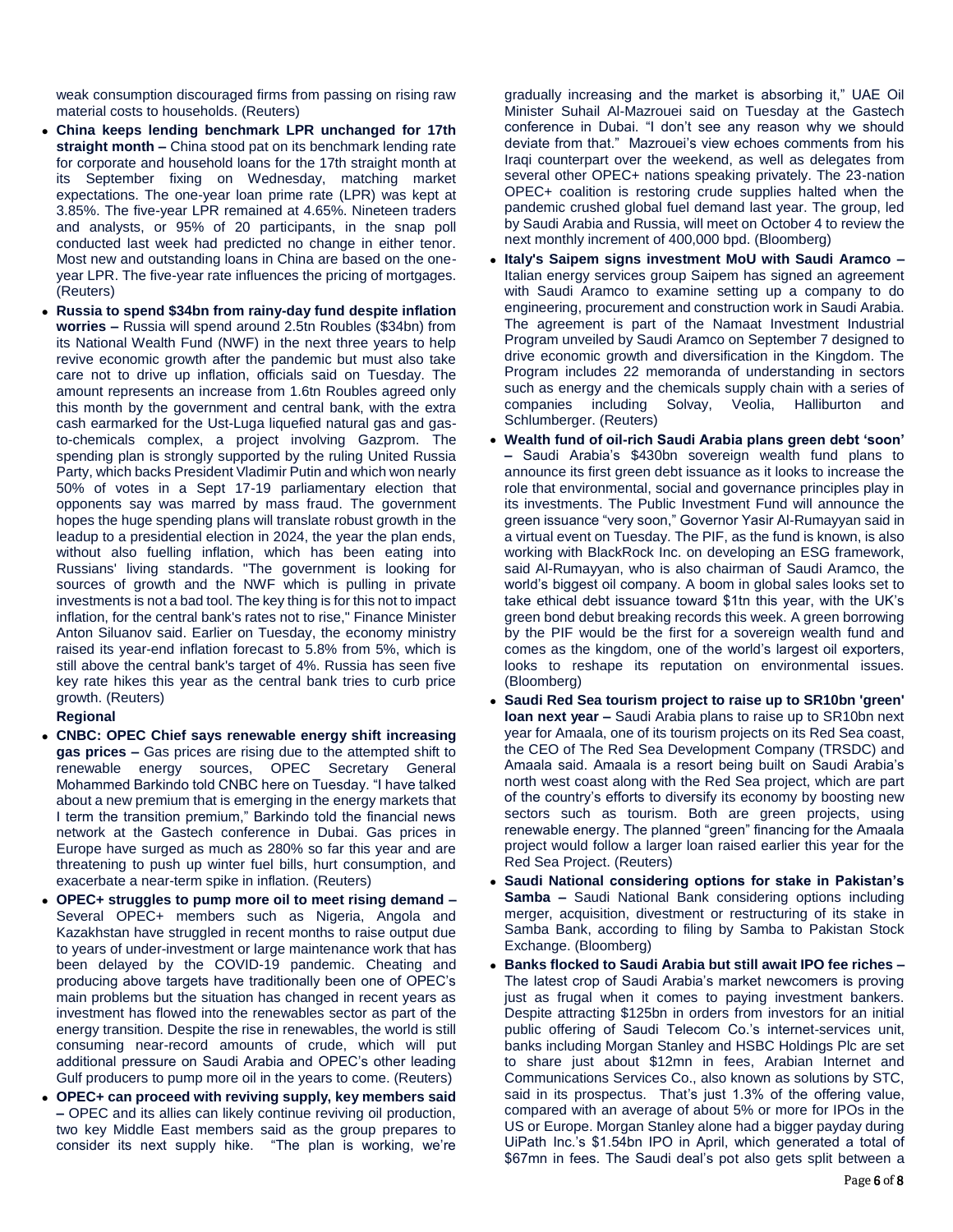local bank, auditors and legal advisers -- and will even be used to cover the cost of printing the prospectus. (Bloomberg)

- **ADNOC CEO: UAE to become major player in emerging blue hydrogen market –** The UAE is strengthening its position as a regional leader in natural gas and the emerging blue Hydrogen market, according to the CEO of the Emirates' largest oil company. Natural gas is set to play a pivotal role in powering economic growth in the UAE over the next 50 years, said Dr. Sultan Ahmed Al Jaber, UAE Minister of Industry and Advanced Technology and Managing Director and Group CEO of the Abu Dhabi National Oil Company (ADNOC). Delivering the opening address of Gastech 2021, Dr. Al Jaber, said: "Already at ADNOC, we produce about 300,000 tons of hydrogen a year. By leveraging our existing gas infrastructure and commercial-scale CCUS capabilities, the UAE can and will become a major player in the emerging blue hydrogen market." (Zawya)
- **Low gas prices were not sustainable, UAE minister says –** The UAE's energy minister said on Tuesday low gas prices were not sustainable and a recent hike reflected market fundamentals and a lack of investment in the sector. "Gas prices were not sustainable (at) \$2 or \$3. New investments need to be there. I'm afraid it is not going to be magical, prices will go through ups and downs until the market realizes the right price. The market will drive the price," Minister Suhail al-Mazrouei said at an industry conference in Dubai. He added that if current prices continue it will be a burden on many countries and that longer term the market is not prepared to accept such prices. (Reuters)
- **As tensions ease, Turkey says talks to UAE on energy investment –** Turkey is in talks with the UAE over investment in its energy sector, Turkey's deputy energy minister said on Tuesday, after the sides called a truce on their bitter rivalry. After contacts between intelligence and government officials eased tensions, the UAE this month said it was seeking deeper trade and economic ties with Turkey and seven other countries as it looks to defend its global business hub status after the pandemic. (Reuters)
- **Sheikh Hamdan: Dubai has overcome COVID-19 shockwaves, to grow by 3.4% in 2022 –** The Dubai economy has emerged from the challenges posed by the coronavirus pandemic and is set to grow by 3.2% this year and 3.4% in 2022, Sheikh Hamdan bin Mohammed bin Rashid Al Maktoum, Crown Prince of Dubai and Chairman of the Executive Council, said on Tuesday. "Dubai has overcome the pandemic's global shockwaves," the crown prince said on Twitter. "Dubai's position as a global economic capital has been supported by clear goals, flexibility and speed in responding to changes, as well as consistent legislative development. We have created an attractive investment environment for creative energies who match our ambitious path," he added. (Zawya)
- **Dubai airports sees doubling of visitors in 2022 as curbs ease –** Dubai's airports chief says the number of international visitors may more than double next year as the easing of Covid-19 restrictions boosts travel through one of the world's busiest hubs. "We're going to see a very sharp up-tick," Dubai Airports Chief Executive Paul Griffiths said on Bloomberg Television on Tuesday. The lifting of curbs between Dubai and countries such as the UK, US and Saudi Arabia will have a "massive impact" on the Gulf state, with about 27mn people passing through this year alone, he said. (Bloomberg)
- **Abu Dhabi IHC's Multiply Group invests AED55mn in US start-up Firefly –** Multiply Group, a subsidiary of Abu Dhabi's International Holding Company (IHC), has invested another AED55mn in US rideshare advertising start-up Firefly. The new investment, which includes the establishment of an Abu Dhabibased joint venture with Firefly, will bring dynamic advertising in

taxis and rideshare vehicles to the Middle East and North Africa (MENA) region, the company told the Abu Dhabi Securities Exchange (ADX) on Tuesday. Last May, Multiply Group acquired a stake in Firefly for an undisclosed amount. (Zawya)

- **Kuwait Touristic plans massive capital increase –** Kuwait Touristic Enterprises plans to increase its capital by KWD250mn to reach KWD300mn, up from KWD50mn now, CEO Abdelwahab Almarzooq said on Tuesday. The company is a unit of Kuwait Investment Authority, the oil-rich country's sovereign wealth fund. (Reuters)
- **Kuwait completes refining expansion to produce less polluting fuel, KUNA says –** Kuwait National Petroleum Company (KNPC) said on Tuesday it had successfully started the full operation of a project to expand its refining capacity and produce fuel that generated lower emissions and less pollution, the state news agency reported. It said the project included expanding capacity of Mina Abdullah refinery to 454,000 bpd and Mina Al-Ahmadi refinery to 346,000 bpd, KUNA reported, adding that they would produce products that met global-environmental standards Euro-4 and Euro-5 for reducing emissions and pollutants. (Reuters)
- **Kuwait sells KD200mn 91-day bills; bid-cover 13.37 –** Kuwait sold KD200mn of bills due December 21. Investors offered to buy 13.37 times the amount of securities sold. The bills have a yield of 1.125% and settled September 21. (Bloomberg)
- **Bahrain economy returns to pre-pandemic levels –** Bahrain's economic indicators show that the performance of various sectors in August this year was comparable to the levels recorded during 2019 – before the outbreak of the pandemic, Finance and National Economy Minister Shaikh Salman bin Khalifa Al Khalifa has said. The data reflects the continued pace of economic recovery, he said. Shaikh Salman paid tribute to His Majesty King Hamad bin Isa Al Khalifa, hailing royal directives to launch the stimulus package to mitigate the impact of the novel coronavirus (Covid-19) and maintain sustainable development, said a Bahrain News Agency report. He praised the follow-up of HRH Prince Salman bin Hamad Al Khalifa, the Crown Prince and Prime Minister, noting the extension of the stimulus package for three months from June 2021 until August 2021. (Zawya)
- **Bahrain sells BHD100mn 364-day bills; bid-cover 1.71 –** Bahrain sold BHD100mn of bills due September 22, 2022. Investors offered to buy 1.71 times the amount of securities sold. The bills were sold at a price of 98.3515, have a yield of 1.66% and will settle on September 23. (Bloomberg)